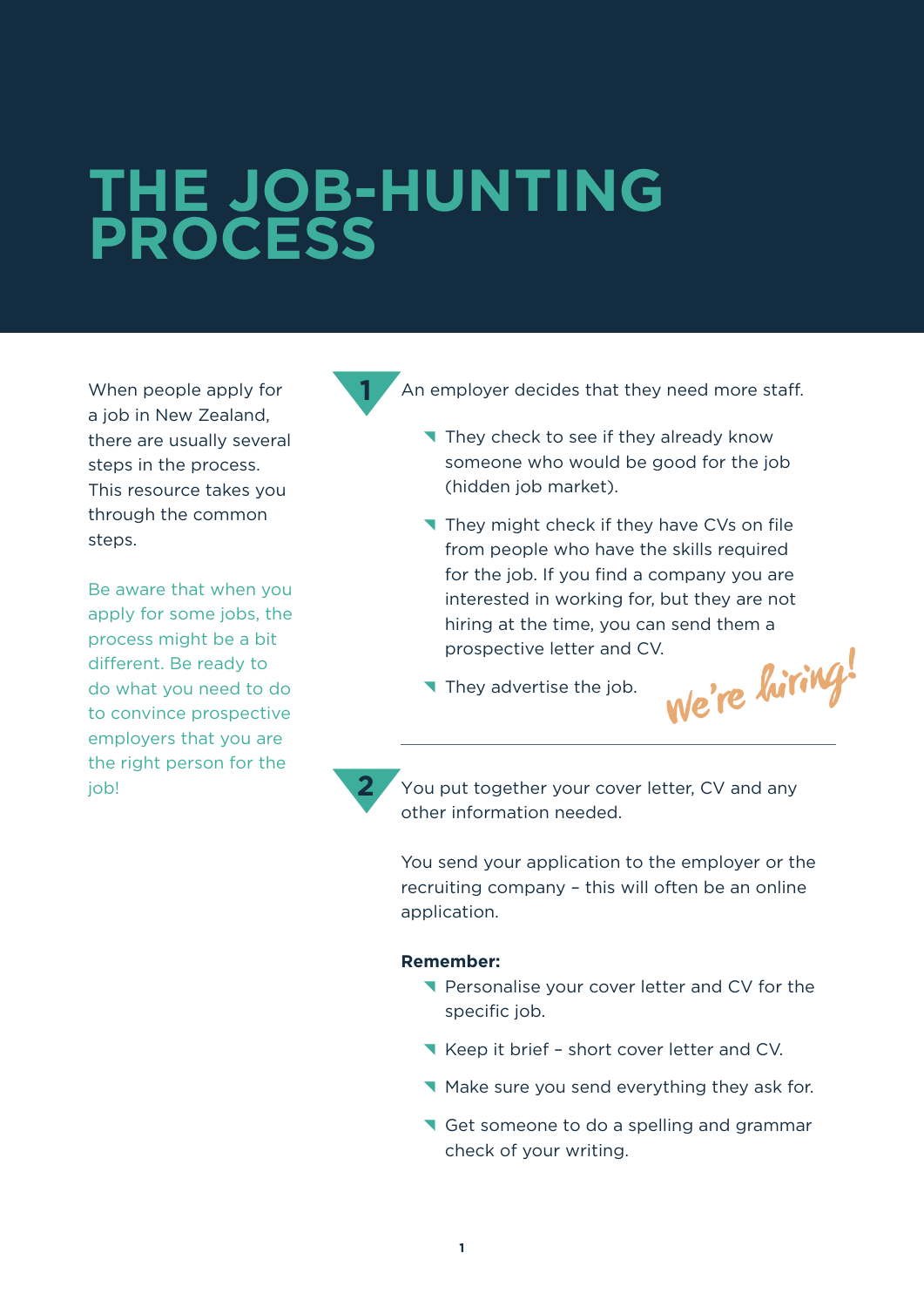The employer or the recruiting company reviews all the applications.

They may look for you on the internet/LinkedIn. They decide which applications are the best and make a shortlist of job applicants.



If you get on to the shortlist, you will usually get a phone call to set up the next step.



**3**

If you do not get onto the shortlist, you will usually get an email or a phone call to tell you that you have not been successful. But sometimes you won't hear anything.

If you don't hear anything, it's OK to call the organisation about a week after applications closed for the position to ask what is happening. You could say something like:

'I applied for the advertised [name of the job] role [number of days] days ago and am just wondering if you could tell me the status of my application.'



If shortlisted, you will usually be asked to come for an interview.

Interviews are often done by a panel of people from the organisation that is recruiting. Don't be surprised if there are 3 or more people there to interview you.



You are expected to ask some questions in the interview. Your questions should:

- Help you to decide if the role and organisation is a good fit for you.
- **T** Show your interest in the role, sector and organisation and that you've done some research into these before your interview.

A good question to ask at the end of the interview is: 'What will the process be from here?'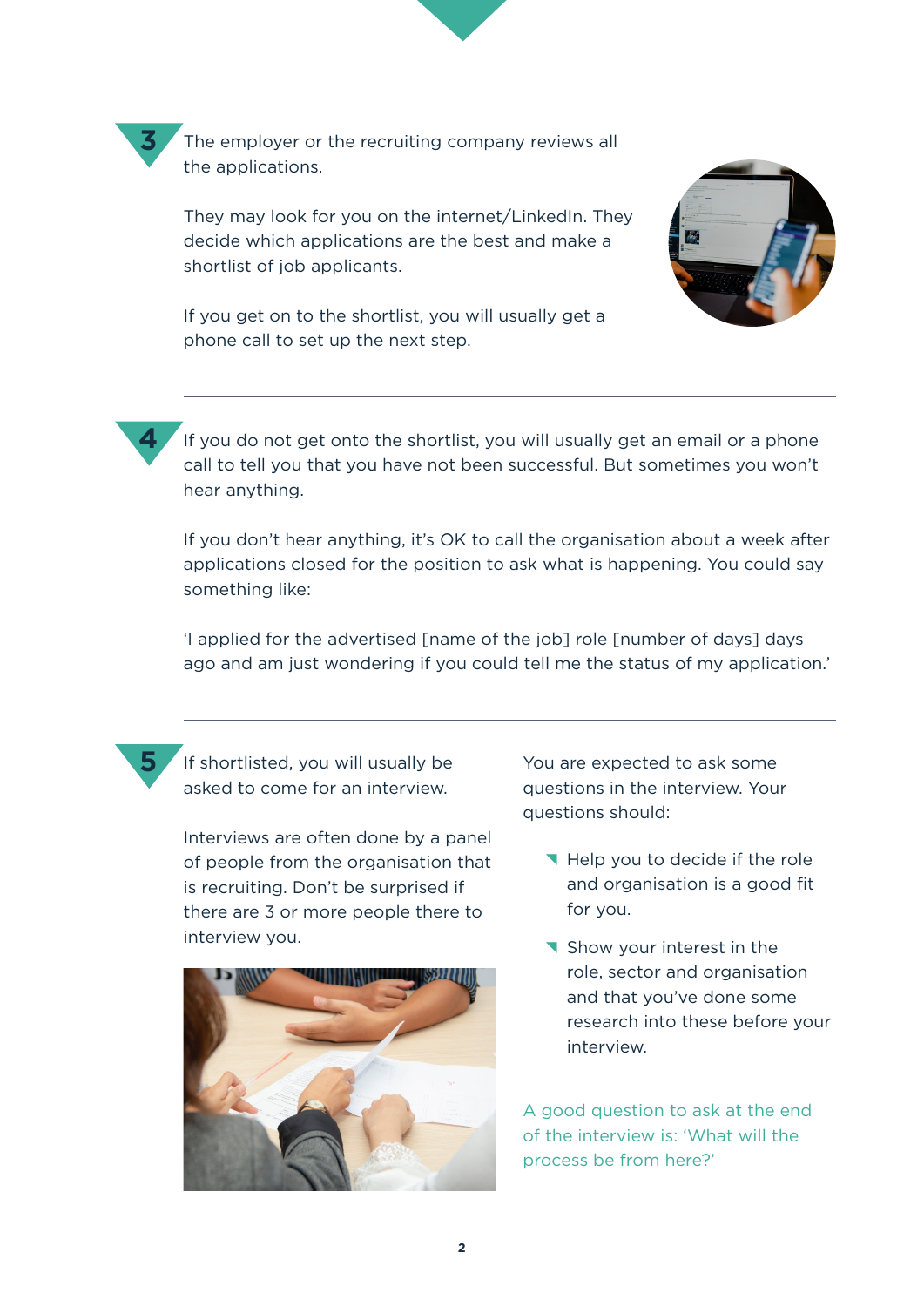

Some employers use these to find out if you have the skills you say you do.



If the employer has decided that you are a suitable candidate for the job, the employer will contact your referees, and ask them about you and how you work.



**7**

**6**

Many employers will ask the police to do a criminal record check on you.

This is especially likely if you are applying for a position with responsibility for money, sensitive information, or that involves working with children and vulnerable people.



Do not be offended by this – it is standard practice in New Zealand.